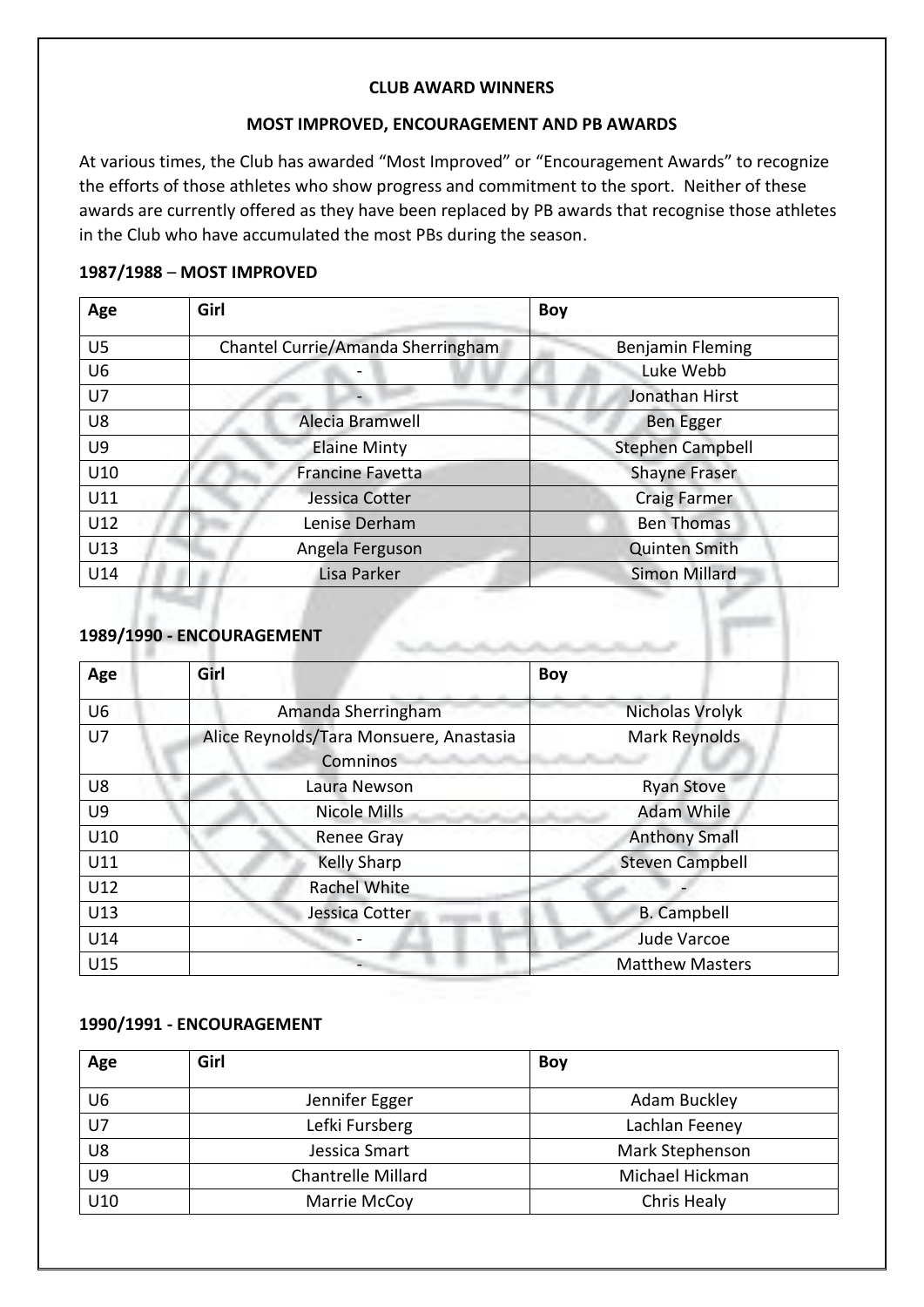| U11 | Melissa Pointon          | <b>Brendan Needham</b>   |
|-----|--------------------------|--------------------------|
| U12 | Kristy Ryan              | Mark Ahmu                |
| U13 | ۰                        | $\overline{\phantom{0}}$ |
| U14 | $\overline{\phantom{a}}$ | $\overline{\phantom{0}}$ |
| U15 | $\overline{\phantom{a}}$ | $\overline{\phantom{0}}$ |

# **1991/1992 - ENCOURAGEMENT**

| Age            | Girl                           | <b>Boy</b>                      |
|----------------|--------------------------------|---------------------------------|
| U <sub>6</sub> | Amber Hickey                   | Ryan Sturgess, Steven Watson    |
| U7             | Rebecca Fleming, Lauren Bowman | Jonathan Small, Matthew Barnes, |
|                |                                | Chris Brown                     |
| U8             | Kate O'Sullivan                | <b>Brent Creevey</b>            |
| U9             |                                | James Naven                     |
| U10            | Alecia Malley, Alana Martin    | Jessie Van Stratten             |
| U11            |                                | Jordan Hooper                   |
| U12            |                                |                                 |
| U13            | Carlie Belgre                  |                                 |
| U14            |                                |                                 |
| U15            |                                | -                               |

## **1992/1993 - ENCOURAGEMENT**

| Age            | Girl                                    | <b>Boy</b>                      |
|----------------|-----------------------------------------|---------------------------------|
| U <sub>6</sub> | Ashley Gannon, Jessica Massey           | Nathan Reilly                   |
| U7             | Samantha Duke                           | Vaughn Lewis                    |
| U8             | Victoria Wilcox                         | Benn Genardini, Aaron Genardini |
| U9             | Tara McGill, Laura Hood, Alecia Redwood | Christopher Watson              |
| U10            | Larissa Reilly                          | <b>Timothy Elbra</b>            |
| U11            |                                         |                                 |
| U12            | <b>Alison Clark</b>                     |                                 |
| U13            |                                         |                                 |
| U14            |                                         |                                 |
| U15            |                                         |                                 |

# **1993/1994 - ENCOURAGEMENT**

| Age            | Girl                               | <b>Boy</b>                       |
|----------------|------------------------------------|----------------------------------|
| U6             | K. Hogan, B. Redwood               | J. Lamb, M. Burke                |
| U <sub>7</sub> | M. Walker, K. Parker, R. Galla, M. | T. Cully, D. Williams, N. Reilly |
|                | Drummond                           |                                  |
| U8             | S. Elbra, D. Hosford               | R. Sturgess, S. O'Brien          |
| U9             | R. Fleming                         | B. Hosford, C. Faulds            |
| U10            | T. McGill, R. Munday, B. Rule      | G. Sturgess, B. Newham           |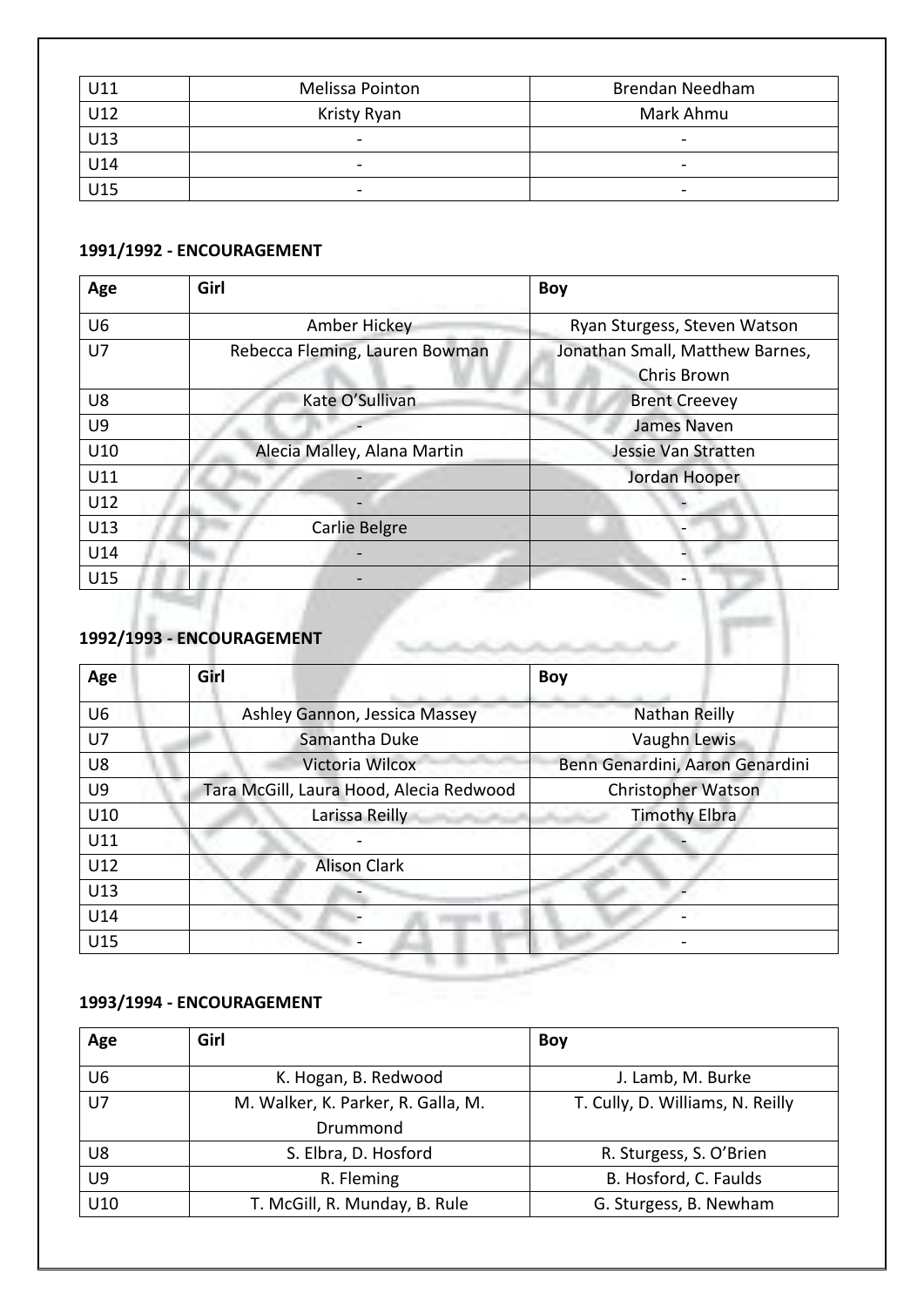| U11 | P. Laczkowski, F. Ferguson, E. Newham | K. Bailey, B. Marchant   |
|-----|---------------------------------------|--------------------------|
| U12 |                                       |                          |
| U13 | -                                     | $\qquad \qquad$          |
| U14 |                                       | $\overline{\phantom{a}}$ |
| U15 | -                                     | $\overline{\phantom{0}}$ |

#### **1994/1995 - ENCOURAGEMENT**

| Age            | Girl                                                 | Boy                             |
|----------------|------------------------------------------------------|---------------------------------|
| U <sub>6</sub> | Karen Peters, Abbey Buchal, Samantha<br><b>Mills</b> | <b>Dominic Perry</b>            |
| U7             | Kylie Palmer, Lauren Parker                          | Mitchell Williams, Joshua Veale |
| U8             | Kate Dolan, Gillian McMinimee                        | Nathan Stothard, Gregory Peters |
| U9             | Michelle May, Tamara Drake                           | Tye Roughan                     |
| U10            | Lauren Palmer                                        | <b>Mitchell Hall</b>            |
| U11            | <b>Tara McGill</b>                                   | <b>Michael Lee</b>              |
| U12            | Holly Batten, Emma Newham                            | Ben Le Provost, Joseph Perry    |
| U13            |                                                      |                                 |
| U14            |                                                      |                                 |
| U15            |                                                      |                                 |

### **1995/1996 - ENCOURAGEMENT**

| Age            | Girl                            | Boy                      |
|----------------|---------------------------------|--------------------------|
| U <sub>6</sub> | N. Selig, E. Fleming, E. Joliff | B. Warick, C. Veale      |
| U7             | G. McDarmont, E. O'Brien        | C. Watson                |
| U8             | Z. Caffetto, M. Blake           | T. Moltzen, M. Woods     |
| U9             | Y. Harris, S. Gerakios          | J. Harrison, D. Williams |
| U10            | R. Lea, N. Tucker               | R. Sturgess, S. O'Brien  |
| U11            | S. Greisser, R. Pettit          | C. Henstock, D. Willets  |
| U12            | M. Burns, B. Rule               | C. Cully, D. Howarth     |
| U13            | K. Schmidt, C. Proctor          | D. Walker                |
| U14            |                                 |                          |
| U15            |                                 |                          |

## **2012 TO 2016 – MOST IMPROVED**

| <b>SEASON</b> | <b>GIRL</b>     | <b>BOY</b>             |
|---------------|-----------------|------------------------|
| 2012/2013     | Rachael Mortell | Jake Stojanovic        |
| 2013/2014     | Annie Lowbridge | <b>Alexander Myors</b> |
| 2014/2015     | Annie Lowbridge | <b>Marley Coles</b>    |
| 2015/2016     | Sienna Bolton   | Euan Smyth             |
| 2016/2017     | Imogen Ryan     | Harley Dimech          |